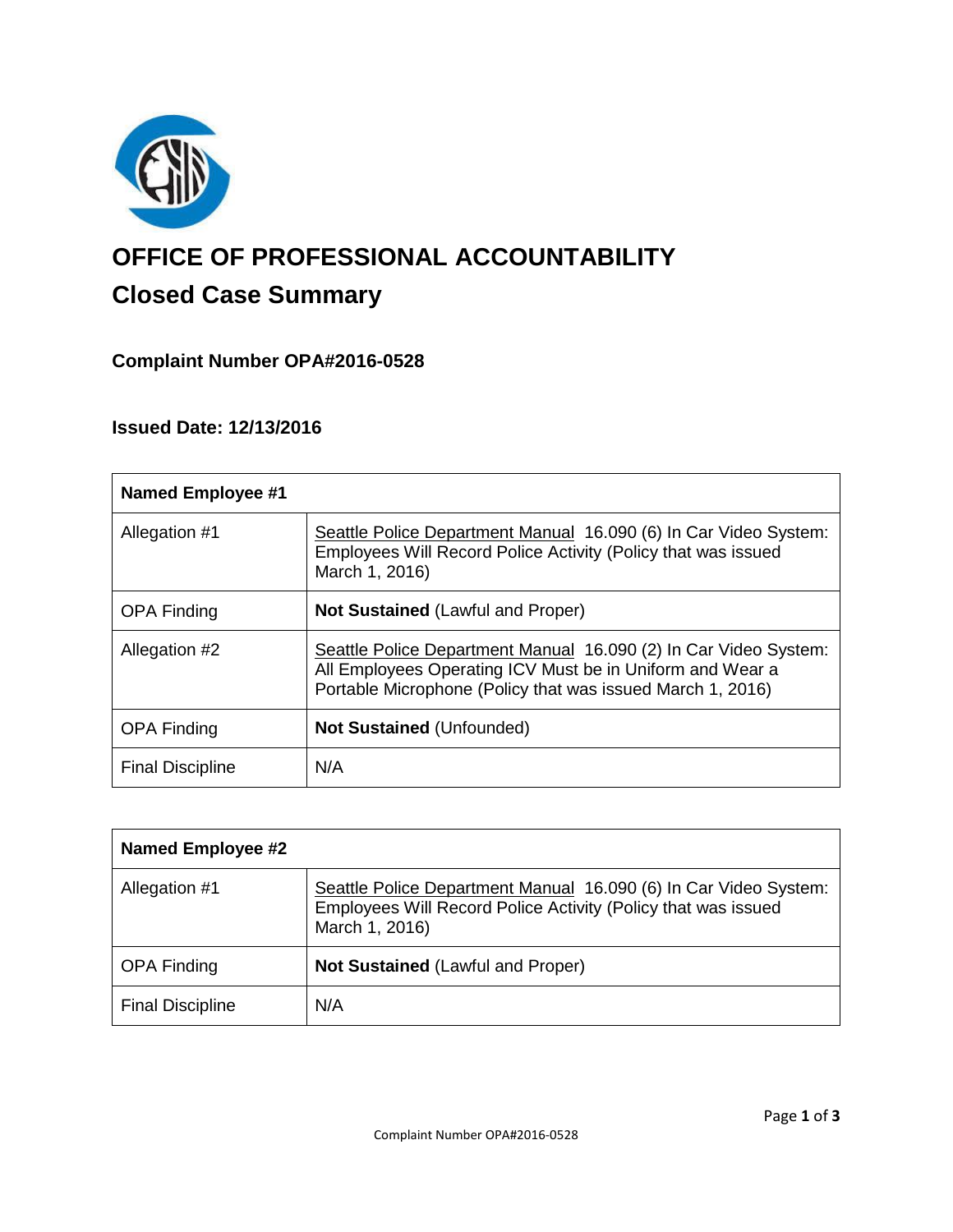## **INCIDENT SYNOPSIS**

The Named Employees saw a possible warrant suspect, who fled on foot. The Named Employees gave chase on foot.

#### **COMPLAINT**

The complainant, a supervisor within the Department, stated that when the Named Employees gave chase to a possible warrant suspect, their In-Car Video (ICV) should have been activated prior to the contact.

#### **INVESTIGATION**

The OPA investigation included the following actions:

- 1. Review of the complaint memo
- 2. Search for and review of all relevant records and other evidence
- 3. Interviews of SPD employees

## **ANALYSIS AND CONCLUSION**

The complainant alleged that Named Employee #1 and #2 failed to activate their ICVs while attempting to arrest a felony warrant subject. Named Employee #1 and #2 were working a twoperson car. The Named Employees had knowledge that a known subject had a felony warrant for his arrest. They spotted the subject walking on the sidewalk. When the subject saw the officers he immediately started running. The Named Employees chased the subject, eventually taking him into custody. Officers are required to activate their ICV prior to taking law enforcement action. However, certain law enforcement priorities may take precedence over the requirement to activate ICV. In this particular incident, a felony warrant subject attempted to escape immediately upon seeing the officers. Had there been additional time available under different circumstances, Named Employee #1 and #2 would have been expected to activate their ICV prior to contacting the subject. In this case, the urgency of capturing the subject outweighed the requirement to activate the ICV system.

The complainant alleged that Named Employee #1 did not have his microphone as required by policy. Named Employee #1 initially had his microphone on his person as required by policy when he began to chase the subject. While in the foot pursuit, Named Employee #1's microphone holder broke and the microphone was lost. This was beyond the control of the Named Employee and it would not have been reasonable to expect him to stop and pick up the microphone in the middle of a foot pursuit.